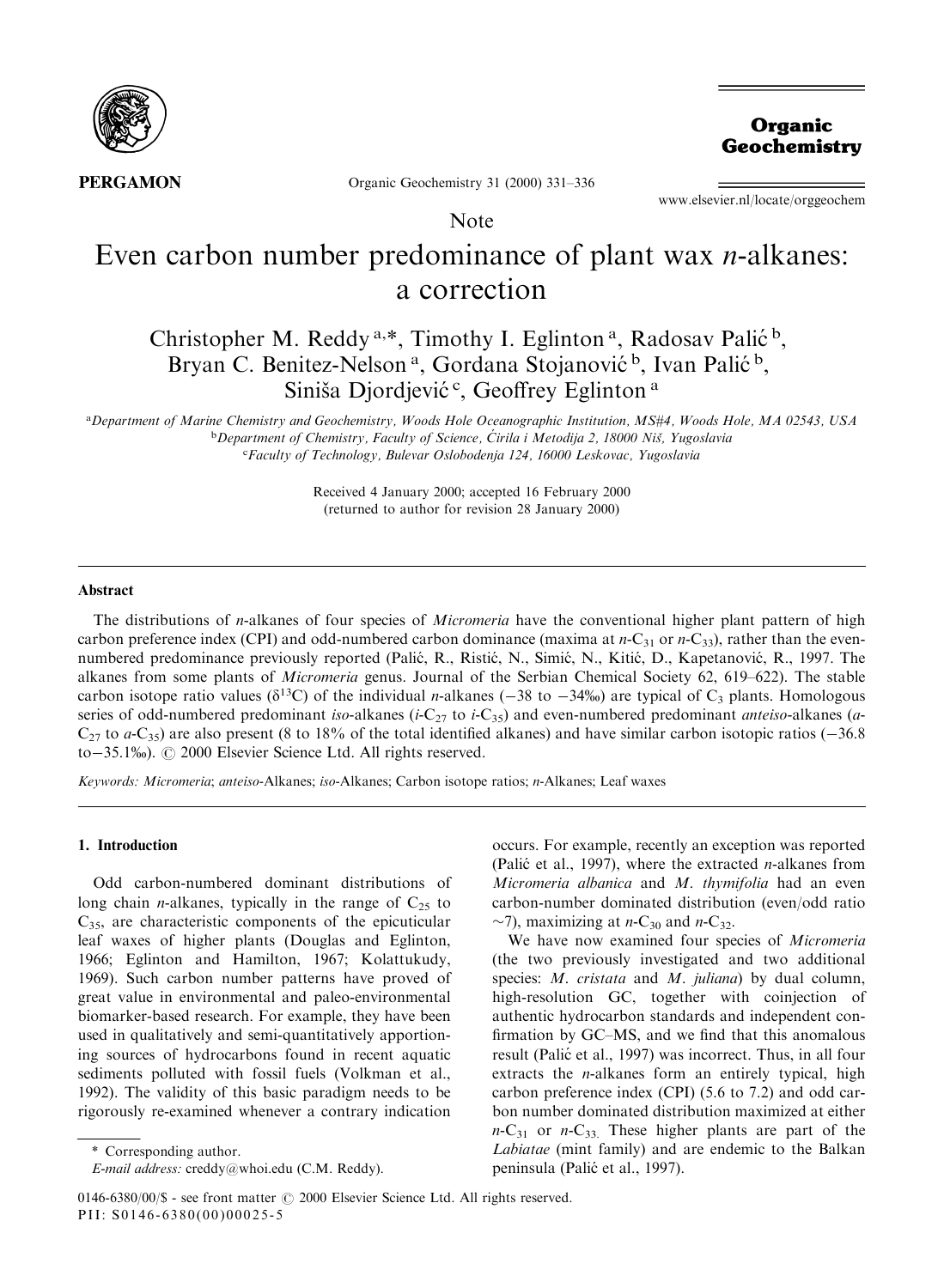# 2. Experimental

#### 2.1. Samples

M. albanica, M. cristata, M. juliana and M. thymifolia were collected in the blooming growth phase in the country of Serbia. Leaves, flowers and green parts of stems were air-dried for 10 days at room temperature and kept in a cold and dark place until extracted.

#### 2.2. Extraction and isolation

The dried plant material (60 to 200 g) was extracted with distilled petroleum ether  $(40-70^{\circ}C)$  in a Soxhlet apparatus for 24 h. The extracts were evaporated to a small volume and dried for 2 h with anhydrous MgSO<sub>4</sub>. After removal of  $MgSO<sub>4</sub>$ , the extracts were evaporated under vacuum to constant weight. The extraction of M. albanica gave 10.05 g (5.02%), M. cristata 5.0 g (7.9%), M. juliana 5.8 g  $(8.3\%)$  and M. thymifolia 6.06 g (3.06%) of extractable material. The alkanes were then isolated with silica-gel column chromatography and  $SiO<sub>2</sub>$  thin layer chromatography. The yields (based on

the original extract) were 160 mg (1.59%, M. albanica), 46 mg (0.9%, M. cristata), 105 mg (1.8%, M. juliana) and 50 mg (0.82%, M. thymifolia), respectively.

2.3. Identification and abundance of alkanes by gas chromatography  $(GC)$  and gas chromatography-mass spectrometry (GC-MS)

Alkane fractions were completely dissolved in hexane with the aid of mild sonication. A small aliquot  $(1 \mu l)$ was injected into a single inlet, dual-column gas chromatograph with two flame ionization detectors (FID). The compounds were separated on J&W DB-1 and DB-5 columns (both 60 m $\times$ 0.32 mm; film thickness, 0.25  $\mu$ m) (Palić et al., 1999).

The *n*-alkanes were identified by direct comparison of retention times of known standards and samples on both capillary columns. In addition, two n-alkanes (n- $C_{24}$  and  $n-C_{32}$ ) were spiked into one extract after the original GC analysis and then re-analyzed. The anteisoand iso-alkanes were identified by comparing their retention pattern to published chromatograms (Kavouras et al., 1998), and by comparison of mass spectra (see below).



Fig. 1. Gas chromatogram of the *M. cristata* extract. Anteiso-, iso- and n-alkanes are labeled with a, i and n, respectively. The mean  $\delta^{13}$ C values for each compound are listed in parentheses.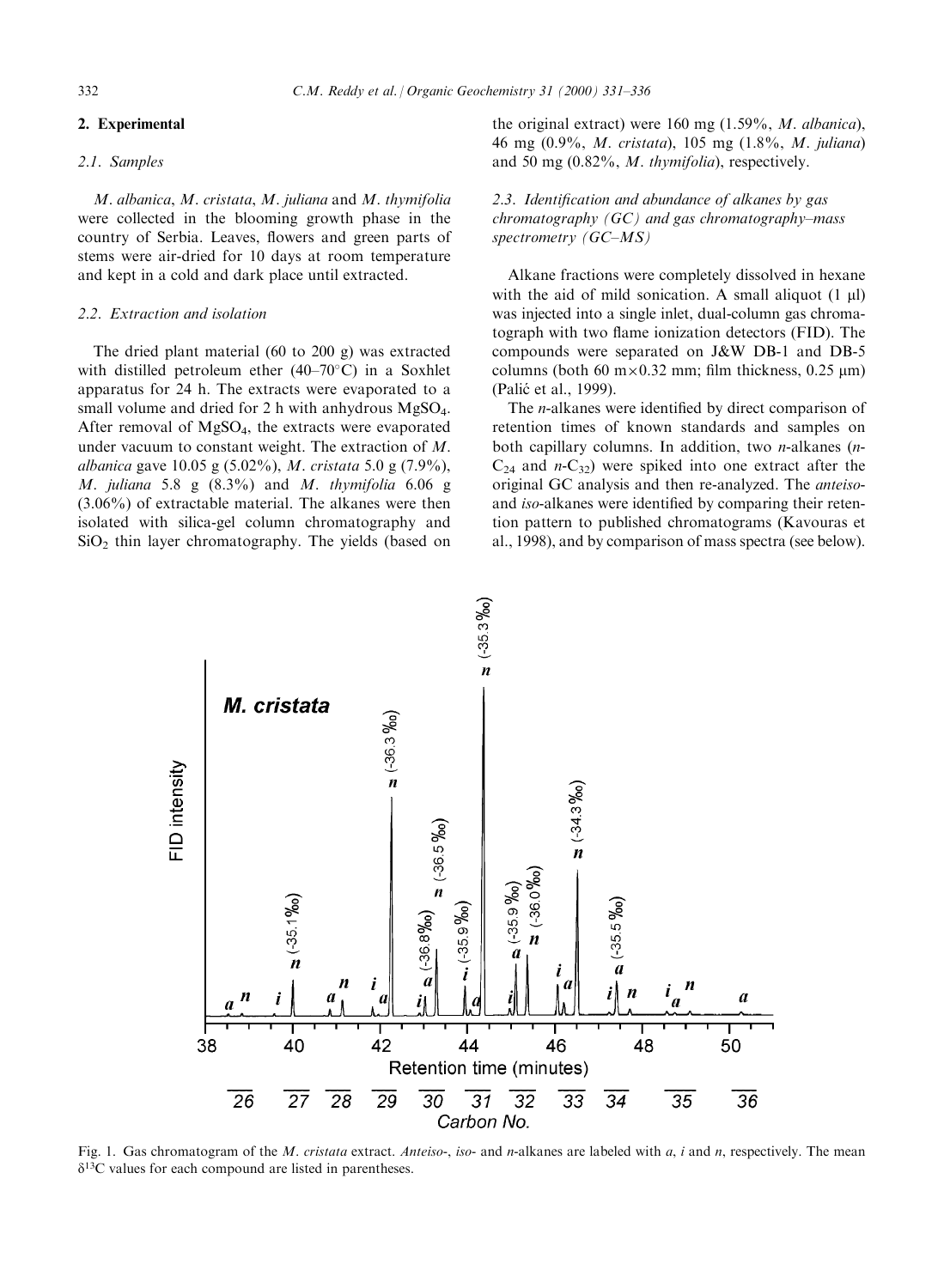GC-MS was performed using a HP 6890 gas chromatograph interfaced to a Hewlett Packard 5973 mass selective detector. A DB-5 capillary column was used, and mass spectra were acquired at  $\sim$ 70 eV across a scan range of 50-800 amu at a rate of  $\sim$ 1 scan/s. The anteiso- and iso-alkanes were tentatively identified by their fragmentation patterns, which generally show prominent ions for  $(M^+$ -C<sub>2</sub>H<sub>5</sub>) and  $(M^+$ -C<sub>3</sub>H<sub>7</sub>), respectively (Kavouras et al., 1998).

# 2.4. Compound-specific stable carbon isotope ratio analysis by isotope ratio monitoring gas  $chromatography-mass spectrumetry (irmGC-MS)$

The stable carbon isotope analyses were performed on a Hewlett Packard 6890 GC interfaced to a modified Finnigan GC Combustion III unit followed by a Finnigan Delta Plus isotope mass spectrometer. Compounds were separated on a J&W DB-5 fused silica capillary

Table 1

The distribution and abundance of *n*-alkanes, *anteiso*-alkanes and *iso*-alkanes in *Micromeria*<sup>a</sup>

|                       |                 |                      | M. albanica    | M. cristata    | M. juliana     | M. thymifolia     |
|-----------------------|-----------------|----------------------|----------------|----------------|----------------|-------------------|
| $%$ <i>n</i> -Alkanes |                 |                      | 92.3           | 81.9           | 87.2           | 84.5              |
| % anteiso-Alkanes     |                 |                      | 1.4            | 11.1           | 6.2            | 2.3               |
| % iso-Alkanes         |                 |                      | 6.3            | 7.0            | 6.7            | 13.2              |
|                       | $n$ -Alkanes    |                      |                |                |                |                   |
|                       |                 | $n$ -C <sub>22</sub> | 0.0            | 0.1            | 0.1            | 0.0               |
|                       |                 | $n$ -C <sub>23</sub> | $0.0\,$        | 0.1            | 0.1            | 0.0               |
|                       |                 | $n$ -C <sub>24</sub> | 0.0            | 0.2            | 0.1            | 0.0               |
|                       |                 | $n$ -C <sub>25</sub> | 0.1            | 0.6            | 0.2            | 0.1               |
|                       |                 | $n-C_{26}$           | $0.0\,$        | 0.3            | 0.1            | 0.1               |
|                       |                 | $n$ -C <sub>27</sub> | 0.3            | $3.1 (-35.1)$  | $2.2 (-35.2)$  | 2.7               |
|                       |                 | $n-C_{28}$           | 0.1            | 1.4            | 0.7            | 0.8               |
|                       |                 | $n$ -C <sub>29</sub> | 3.1            | $22.7(-36.3)$  | $12.4 (-35.2)$ | $15.9(-36.4)$     |
|                       |                 | $n-C_{30}$           | 1.2            | $5.9(-36.5)$   | $5.3(-35.9)$   | $3.1 (-38.1)$     |
|                       |                 | $n$ -C <sub>31</sub> | $20.5(-34.1)$  | 40.9 $(-35.3)$ | $45.0 (-34.7)$ | $34.9(-37.1)$     |
|                       |                 | $n$ -C <sub>32</sub> | $7.6(-34.5)$   | $5.8(-36.0)$   | $8.0 (-35.8)$  | $6.9$ ( $-38.0$ ) |
|                       |                 | $n$ -C <sub>33</sub> | $60.2 (-34.2)$ | $17.7 (-34.3)$ | $24.5 (-34.5)$ | $33.6 (-38.0)$    |
|                       |                 | $n$ -C <sub>34</sub> | 4.1 $(-34.8)$  | 0.7            | 1.0            | 1.2               |
|                       |                 | $n-C_{35}$           | $2.8(-34.8)$   | 0.5            | 0.4            | 0.6               |
|                       | anteiso-Alkanes |                      |                |                |                |                   |
|                       |                 | $a$ -C <sub>27</sub> | $0.0\,$        | 0.6            | 0.4            | $0.0\,$           |
|                       |                 | $a$ -C <sub>28</sub> | 2.2            | 4.5            | 3.6            | 2.4               |
|                       |                 | $a$ -C <sub>29</sub> | $0.0\,$        | 0.7            | 0.6            | 0.0               |
|                       |                 | $a$ -C <sub>30</sub> | 3.8            | $12.3 (-36.8)$ | 8.6            | 6.7               |
|                       |                 | $a$ -C <sub>31</sub> | 1.4            | 4.1            | 3.0            | 3.9               |
|                       |                 | $a$ -C <sub>32</sub> | 16.0           | $36.1 (-35.9)$ | $35.5(-35.1)$  | 28.0              |
|                       |                 | $a$ -C <sub>33</sub> | 13.9           | 9.8            | 15.6           | 18.6              |
|                       |                 | $a$ -C <sub>34</sub> | 52.8           | $29.9(-35.5)$  | 30.2           | 37.3              |
|                       |                 | $a$ -C <sub>35</sub> | 9.9            | 2.1            | 2.5            | 3.1               |
|                       | iso-Alkanes     |                      |                |                |                |                   |
|                       |                 | $i$ -C <sub>27</sub> | 0.4            | 2.8            | 2.8            | 0.3               |
|                       |                 | $i$ -C <sub>28</sub> | 0.1            | $0.8\,$        | 0.8            | 0.0               |
|                       |                 | $i$ -C <sub>29</sub> | 1.1            | 9.2            | 6.6            | 2.8               |
|                       |                 | $i$ -C <sub>30</sub> | 0.4            | 3.0            | 2.4            | 1.2               |
|                       |                 | $i$ -C <sub>31</sub> | 9.7            | 30.6 $(-35.9)$ | 30.0           | $25.1 (-35.2)$    |
|                       |                 | $i$ -C <sub>32</sub> | 4.1            | 7.9            | 11.2           | 8.0               |
|                       |                 | $i$ -C <sub>33</sub> | 54.9           | 36.3           | 37.7           | 52.1              |
|                       |                 | $i$ -C <sub>34</sub> | 15.1           | 4.3            | 5.6            | 6.6               |
|                       |                 | $i$ -C <sub>35</sub> | 14.1           | 5.2            | 2.9            | 3.8               |

<sup>a</sup> For each class of alkanes, the data are the percent relative abundance of each compound. The mean  $\delta^{13}C$  values (in ‰) are listed in parentheses.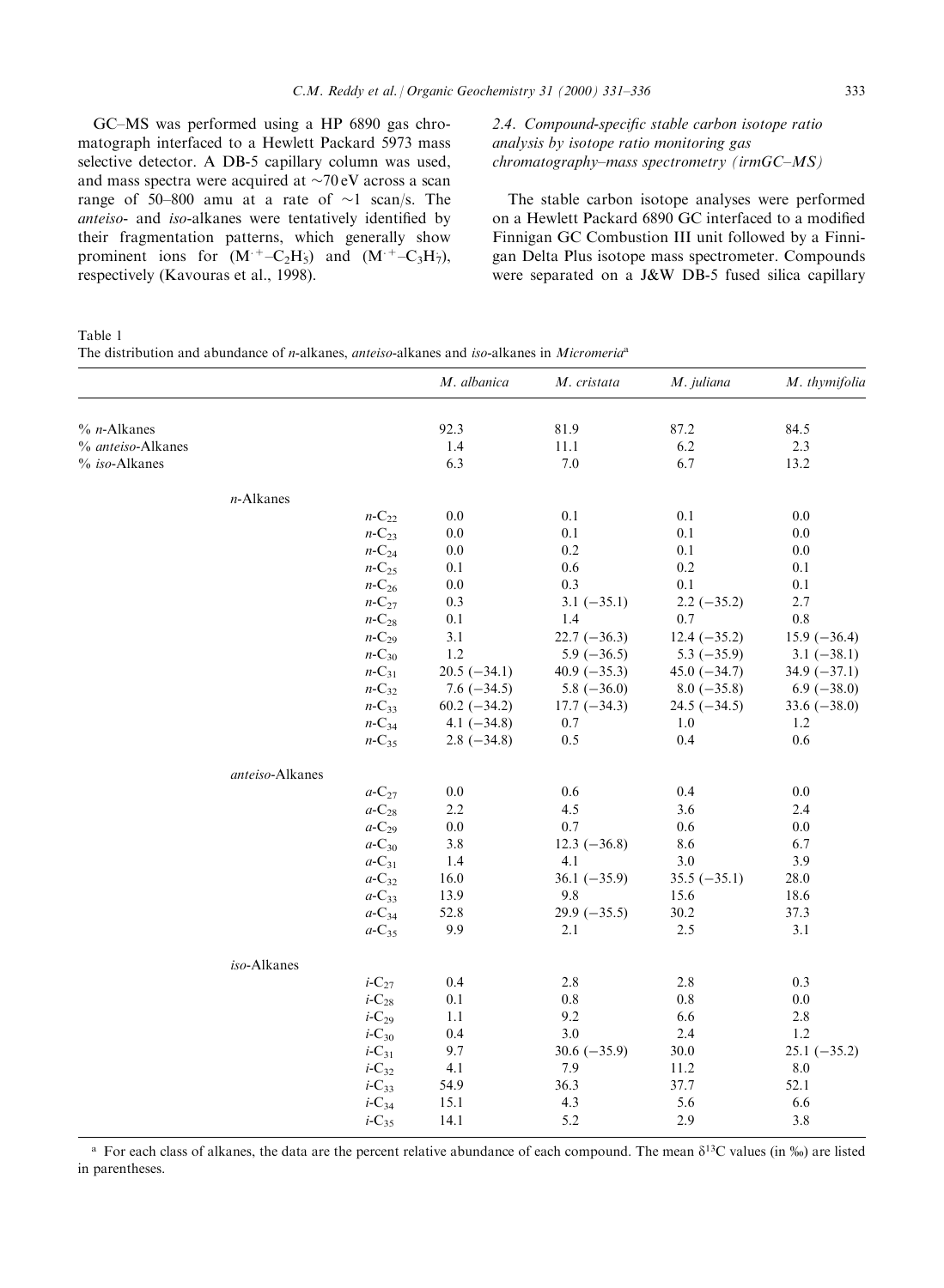column (60-m length; 0.32-mm diameter; 0.25  $\mu$ m film thickness). During each analysis, pulses of reference  $CO<sub>2</sub>$  were bled into the mass spectrometer and were used to calibrate it relative to Vienna Pee Dee belemnite (VPDB). Alkane fractions were injected three times and the values reported here are the mean. The precision (expressed as the standard deviation of the three injections) was no greater than 0.66% and averaged 0.28‰. The  $\delta^{13}C$  values for coinjected perdeuterated  $n-C_{32}$  were within 0.5% of the actual value (as determined with standard off-line techniques).

# 3. Results and discussion

# 3.1. Distribution and abundance of alkanes

Fig. 1 shows a partial GC trace (DB-5 stationary phase) of the alkane fraction for M. cristata. The results for individual alkanes from all four samples are presented in Table 1 and parameterized in Table 2. The nalkane distributions in each case reflect the conventional higher plant pattern of high CPI ( $\sim$ 6 to  $\sim$ 7), average

Table 2 Summary of molecular and isotopic data in Micromeria

chain length (ACL) (31 to 32) and odd-numbered carbon dominance (maxima at  $n-C_{31}$  or  $n-C_{33}$ ), rather than the even-numbered predominance previously reported (Palić et al., 1997). The *anteiso*- (3-methyl) and *iso-* (2methyl) alkanes also have similar homolog distributions (Table 1), which dominate the same region of the chromatogram as the *n*-alkanes ( $C_{29}$  to  $C_{35}$ ) (Table 1 and Fig. 1). The anteiso-alkanes have a predominant evennumbered distribution, whereas the iso-alkanes are mainly odd-numbered. Similar patterns have been reported previously and reflect the biosynthetic pathways of these compounds (Kolattukudy, 1969). The anteiso-alkanes originate mainly with a 2-methylbutanoyl  $(C_5)$ -CoA "starter", which is elongated by  $C_2$  units and then decarboxylated, resulting in an even-numbered dominance. The iso-alkanes have an odd-numbered dominance because they are mostly biosynthesized with a 2-methylpropanoyl  $(C_4)$ -CoA "starter".

The relative abundance of anteiso- and iso-alkanes compared to the total alkanes varied from 1.4 to 11.1% and 6.3 to 13.2%, respectively (Table 2). Generally, most higher plants contain lower amounts of branched alkanes than reported here (Eglinton and Hamilton,

|                 |                                                         | M. albanica     | M. cristata | M. juliana | M.thymifolia |
|-----------------|---------------------------------------------------------|-----------------|-------------|------------|--------------|
| $n$ -Alkanes    |                                                         |                 |             |            |              |
|                 | Odd max.                                                | 33              | 31          | 31         | 31           |
|                 | Even max.                                               | 32              | 30          | 32         | 32           |
|                 | CPI (22 to $35)$ <sup>a</sup>                           | 6.6             | 6.0         | 5.6        | 7.2          |
|                 | ACL $(22 \text{ to } 35)^b$                             | 32.4            | 30.7        | 31.2       | 31.3         |
|                 | Mean $\delta^{13}C$ (‰)                                 | $-34.5$         | $-35.6$     | $-35.2$    | $-37.5$      |
|                 |                                                         | $(n=5)$         | $(n=6)$     | $(n=6)$    | $(n=5)$      |
|                 | Mean $\Delta \delta^{13}C$ (%o) <sup>c</sup> (even-odd) | $-0.3$          | $-0.9$      | $-1.0$     | $-0.9$       |
| anteiso-Alkanes |                                                         |                 |             |            |              |
|                 | Odd max.                                                | 33              | 33          | 33         | 33           |
|                 | Even max.                                               | 34              | 32          | 32         | 34           |
|                 | CPI (28 to 35)                                          | 0.34            | 0.20        | 0.28       | 0.34         |
|                 | $ACL$ (27 to 35)                                        | 33.3            | 32.2        | 32.5       | 32.8         |
|                 | Mean $\delta^{13}C$ (%)                                 | NA              | $-36.0$     | $-35.1$    | <b>NA</b>    |
|                 |                                                         |                 | $(n=3)$     | $(n=1)$    |              |
| iso-Alkanes     |                                                         |                 |             |            |              |
|                 | Odd max.                                                | 33              | 33          | 33         | 33           |
|                 | Even max.                                               | 34              | 32          | 32         | 32           |
|                 | CPI (28 to 35)                                          | 4.0             | 5.1         | 3.9        | 5.3          |
|                 | $ACL$ (27 to 35)                                        | 33.1            | 31.8        | 31.9       | 32.4         |
|                 | mean $\delta^{13}C$ (%)                                 | NA <sup>d</sup> | $-35.9$     | NA         | $-35.2$      |
|                 |                                                         |                 | $(n=1)$     |            | $(n=1)$      |

<sup>a</sup> CPI (carbon preference index)=( $\sum$ odd C from the range of carbon numbers listed in parentheses)/( $\sum$ even C from the range of carbon numbers listed in parentheses).

<sup>b</sup> ACL (average chain length) =  $(\sum [C_j] \times j) / (\sum [C_j])$  where j is the range of carbon numbers listed in parentheses and Cj is the relative concentration of the alkane containing j carbon atoms.

<sup>c</sup>  $\Delta\delta^{13}$ C, the difference between the average  $\delta^{13}$ C values of the even and odd numbered *n*-alkanes for *n*-C<sub>29</sub> to *n*-C<sub>33</sub>, except for *M*. albancia where the range was  $n-C_{31}$  to  $n-C_{35}$ .<br><sup>d</sup> NA = not available.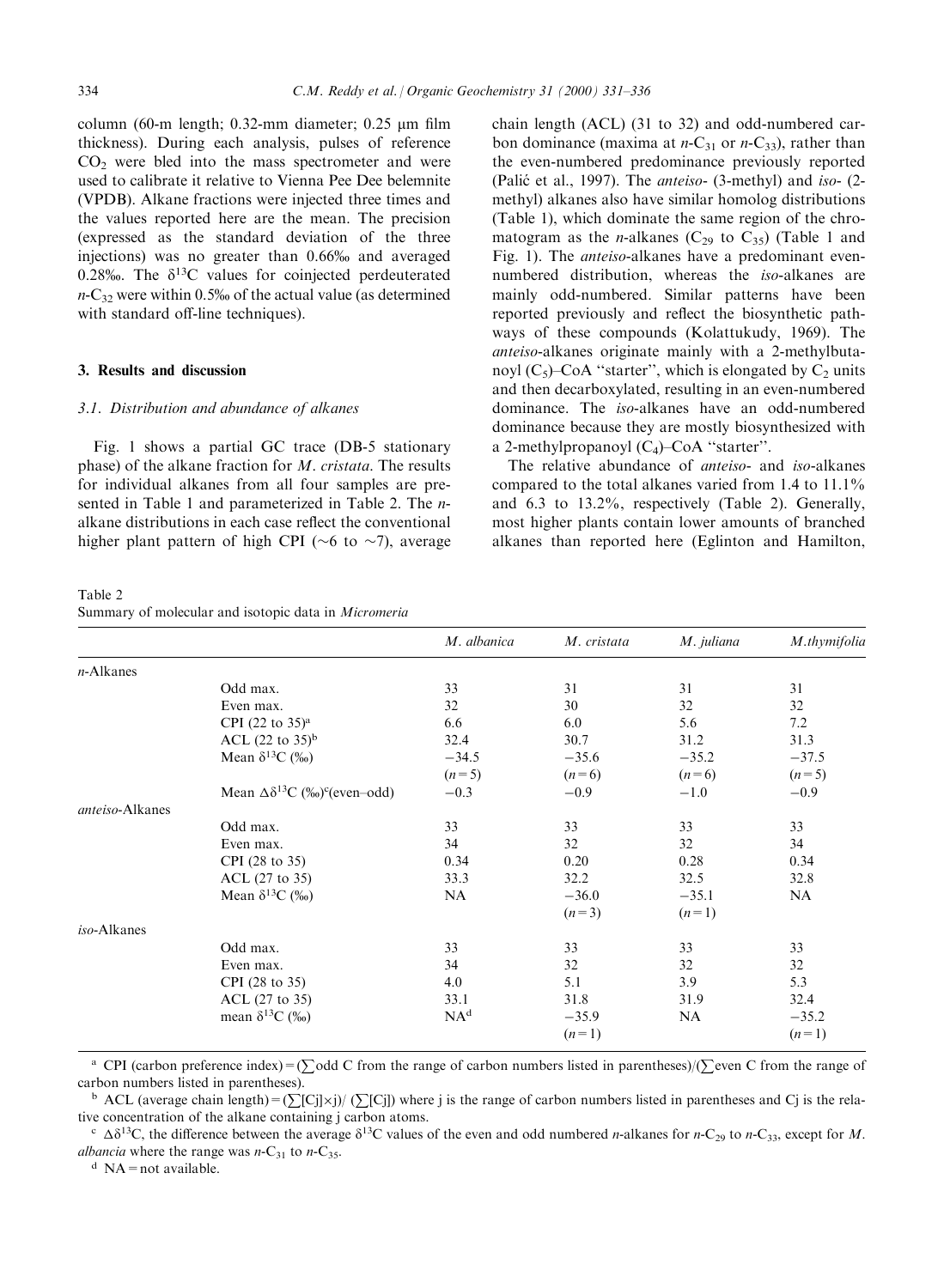1967; Rogge et al., 1994). One notable exception is the tobacco plant, Nicotiana tabacum, which can have approximately equivalent amounts of anteiso-, iso-, and n-alkanes (Rogge et al., 1994; Kavouras et al., 1998). These species of Micromeria fall between most higher plants and tobacco in terms of their content of anteisoand iso-alkanes. Recent environmental studies have relied on the large abundance of anteiso- and iso-alkanes in tobacco to use these compounds as biomarkers of cigarette smoke pollution in indoor and urban aerosols (Rogge et al., 1994; Kavouras et al., 1998). Combustion of vegetation in some regions might complicate such use due to a natural abundance of these branched alkanes.

#### 3.2. Stable carbon isotopes

The  $\delta^{13}$ C values of individual alkanes are illustrated in Fig. 1, plotted in Fig. 2 and summarized in Table 2. Only the most abundant alkanes were measured, which limited the analysis to 5 to 6 n-alkanes and a few anteiso- and iso-alkanes in each extract. The  $\delta^{13}$ C values of the *n*-alkanes ranged from  $-38$  to  $-34\%$  and are similar to values measured for *n*-alkanes in other  $C_3$  plants (Collister et al., 1994; Lockheart et al., 1997). M. thymifolia was the most depleted in  $^{13}C$ , followed by M. juliana and  $M$ . cristata. The most enriched was  $M$ . albanica. These intra-species differences may be genetic or due to climatic and temporal effects such as light irradiance, temperature and growing period (Collister et al., 1994; Lockheart et al., 1997). A slight trend towards more negative  $\delta^{13}$ C values with a longer ACL emerges when compared with those from Collister et al. (1994) for 10 different  $C_3$  plants. There is no correlation between  $\delta^{13}$ C values and CPI for the same suite of data.

All four Micromeria species exhibit a tendency for the even-numbered *n*-alkanes to be depleted in  $^{13}C$  by  $\sim$ -1% relative to the neighboring odd-numbered *n*alkanes, except for M. albanica, which shows a smaller difference  $(-0.3\%)$  (Fig. 2 and Table 2).

There were no obvious differences between the  $\delta^{13}C$ values of the n-alkanes and those of the branched alkanes. While it is likely that the different "starters" used to biosynthesize these compounds may have differing isotopic abundances, these differences are attenuated by the presumably rather constant carbon isotopic abundance of the  $C_2$  units used in chain elongation. No data are available for the  $\delta^{13}$ C values of anteiso- and iso-alkanes in other higher plants.

#### 3.3. Cautionary warning

Long chain n-alkanes distributions dominated by odd carbon-numbered homologs are reliable indicators of terrigenous inputs in environmental and paleo-environmental studies. However, the integrity of the basic paradigm that these n-alkane distributions are characteristic of a specific source (in this case, higher plant epicuticular leaf waxes) needs to be tested constantly. Necessary protocols include the usage of high resolution glass capillary columns, high purity solvents, clean sample and handling techniques, co-injection of authentic standards, and analysis by GC-MS. In addition, external factors such as contamination of the leaf waxes by petroleum-derived alkanes (derived from local pollution or solvents used in applying pesticides) need to be considered. In this study, we have corrected a previous misidentification of an even-numbered dominance in Micromeria species (Palić et al., 1997).



Fig. 2. Average  $\delta^{13}C$  values of *n*-alkanes for each *Micromeria* species. Error bars are the standard deviations from triplicate analyses.